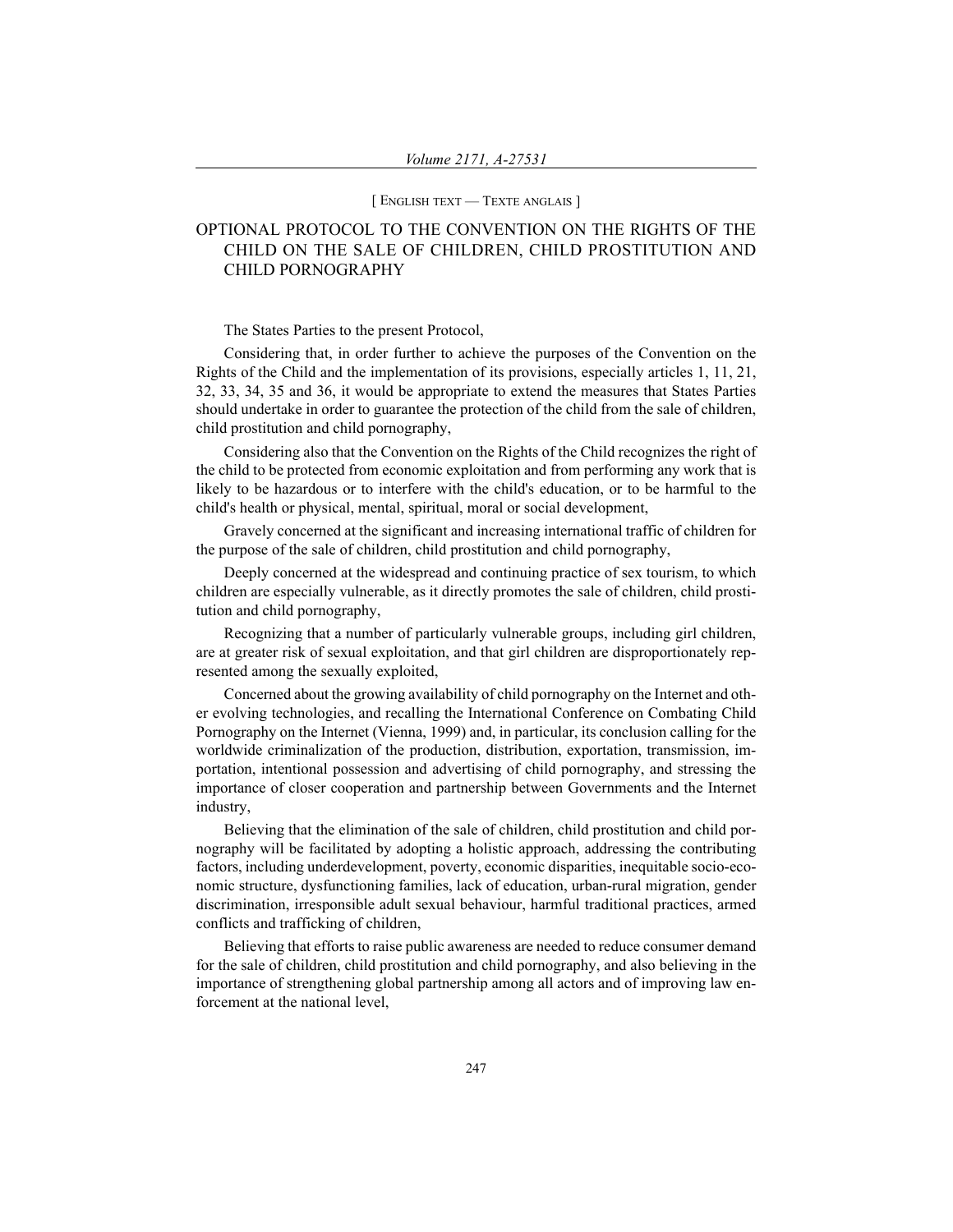Noting the provisions of international legal instruments relevant to the protection of children, including the Hague Convention on the Protection of Children and Cooperation with Respect to Inter-Country Adoption, the Hague Convention on the Civil Aspects of International Child Abduction, the Hague Convention on Jurisdiction, Applicable Law, Recognition, Enforcement and Cooperation in Respect of Parental Responsibility and Measures for the Protection of Children, and International Labour Organization Convention No. 182 on the Prohibition and Immediate Action for the Elimination of the Worst Forms of Child Labour,

Encouraged by the overwhelming support for the Convention on the Rights of the Child, demonstrating the widespread commitment that exists for the promotion and protection of the rights of the child,

Recognizing the importance of the implementation of the provisions of the Programme of Action for the Prevention of the Sale of Children, Child Prostitution and Child Pornography and the Declaration and Agenda for Action adopted at the World Congress against Commercial Sexual Exploitation of Children, held at Stockholm from 27 to 31 August 1996, and the other relevant decisions and recommendations of pertinent international bodies,

Taking due account of the importance of the traditions and cultural values of each people for the protection and harmonious development of the child,

Have agreed as follows:

# *Article 1*

States Parties shall prohibit the sale of children, child prostitution and child pornography as provided for by the present Protocol.

#### *Article 2*

For the purpose of the present Protocol:

(a) Sale of children means any act or transaction whereby a child is transferred by any person or group of persons to another for remuneration or any other consideration;

(b) Child prostitution means the use of a child in sexual activities for remuneration or any other form of consideration;

(c) Child pornography means any representation, by whatever means, of a child engaged in real or simulated explicit sexual activities or any representation of the sexual parts of a child for primarily sexual purposes.

#### *Article 3*

1 . Each State Party shall ensure that, as a minimum, the following acts and activities are fully covered under its criminal or penal law, whether these offences are committed domestically or transnationally or on an individual or organized basis:

(a) In the context of sale of children as defined in Article 2: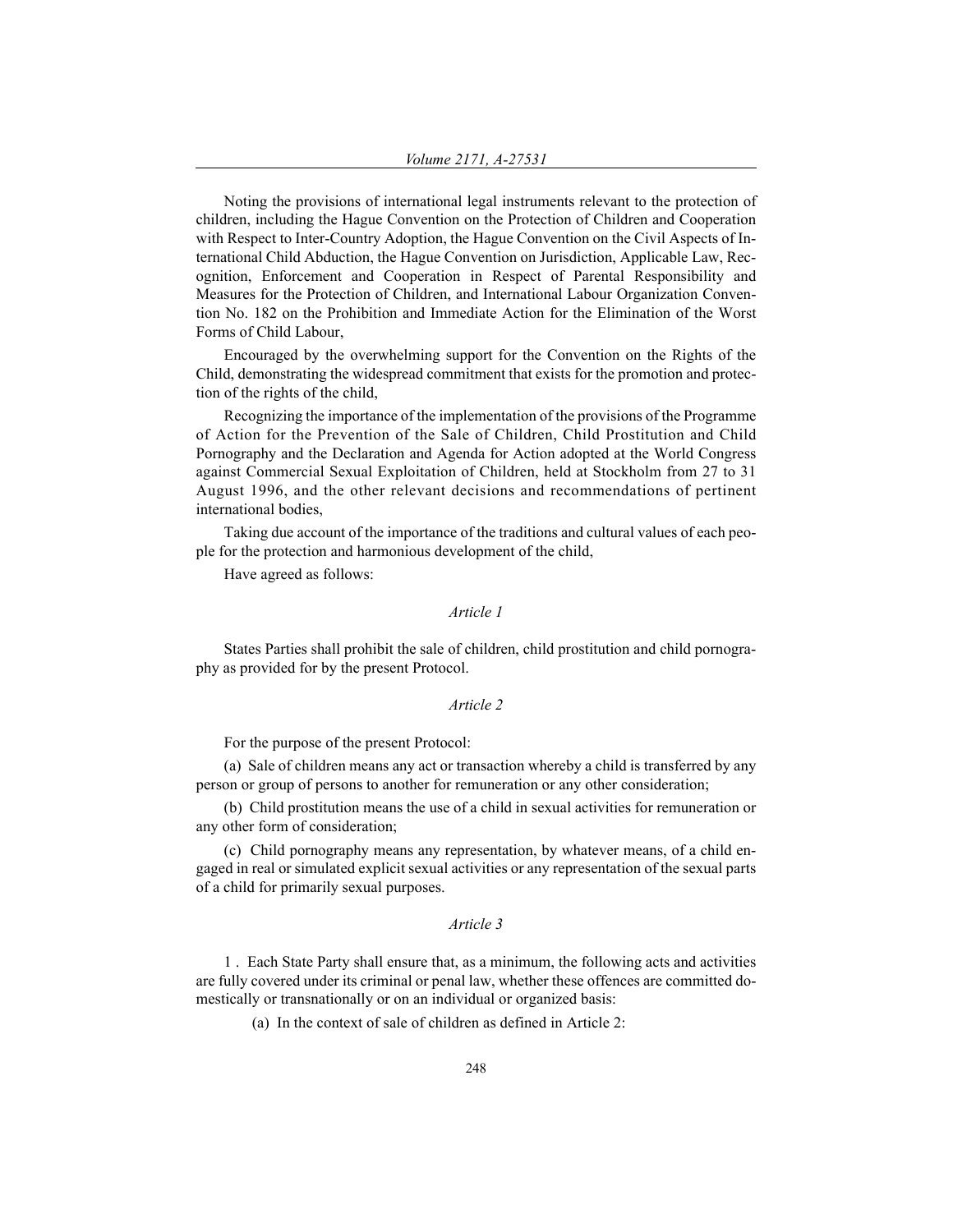(i) The offering, delivering or accepting, by whatever means, a child for the purpose of:

a. Sexual exploitation of the child;

b. Transfer of organs of the child for profit;

c. Engagement of the child in forced labour;

(ii) Improperly inducing consent, as an intermediary, for the adoption of a child in violation of applicable international legal instruments on adoption;

(b) Offering, obtaining, procuring or providing a child for child prostitution, as defined in Article 2;

(c) Producing, distributing, disseminating, importing, exporting, offering, selling or possessing for the above purposes child pornography as defined in Article 2.

2. Subject to the provisions of a State Party's national law, the same shall apply to an attempt to commit any of these acts and to complicity or participation in any of these acts.

3. Each State Party shall make these offences punishable by appropriate penalties that take into account their grave nature.

4. Subject to the provisions of its national law, each State Party shall take measures, where appropriate, to establish the liability of legal persons for offences established in paragraph I of the present Article. Subject to the legal principles of the State Party, this liability of legal persons may be criminal, civil or administrative.

5. States Parties shall take all appropriate legal and administrative measures to ensure that all persons involved in the adoption of a child act in conformity with applicable international legal instruments.

### *Article 4*

1 . Each State Party shall take such measures as may be necessary to establish its jurisdiction over the offences referred to in Article 3, paragraph 1, when the offences are committed in its territory or on board a ship or aircraft registered in that State.

2. Each State Party may take such measures as may be necessary to establish its jurisdiction over the offences referred to in Article 3, paragraph 1, in the following cases:

(a) When the alleged offender is a national of that State or a person who has his habitual residence in its territory;

(b) When the victim is a national of that State.

3. Each State Party shall also take such measures as may be necessary to establish its jurisdiction over the above-mentioned offences when the alleged offender is present in its territory and it does not extradite him or her to another State Party on the ground that the offence has been committed by one of its nationals.

4. This Protocol does not exclude any criminal jurisdiction exercised in accordance with internal law.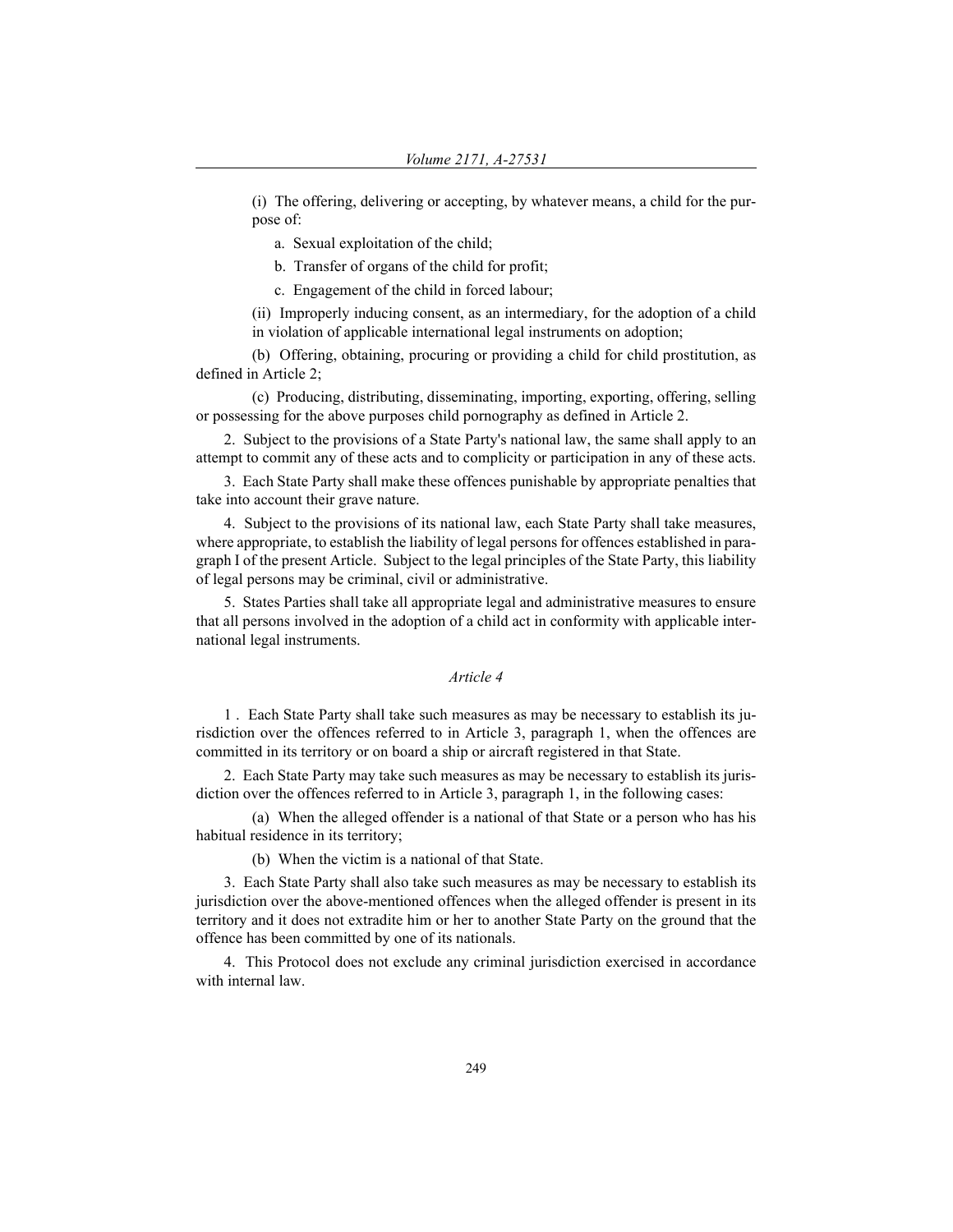#### *Article 5*

1. The offences referred to in Article 3, paragraph 1, shall be deemed to be included as extraditable offences in any extradition treaty existing between States Parties and shall be included as extraditable offences in every extradition treaty subsequently concluded between them, in accordance with the conditions set forth in those treaties.

2. If a State Party that makes extradition conditional on the existence of a treaty receives a request for extradition from another State Party with which it has no extradition treaty, it may consider this Protocol as a legal basis for extradition in respect of such offences. Extradition shall be subject to the conditions provided by the law of the requested State.

3. States Parties that do not make extradition conditional on the existence of a treaty shall recognize such offences as extraditable offences between themselves subject to the conditions provided by the law of the requested State.

4. Such offences shall be treated, for the purpose of extradition between States Parties, as if they had been committed not only in the place in which they occurred but also in the territories of the States required to establish their jurisdiction in accordance with Article 4.

5. If an extradition request is made with respect to an offence described in Article 3, paragraph 1, and if the requested State Party does not or will not extradite on the basis of the nationality of the offender, that State shall take suitable measures to submit the case to its competent authorities for the purpose of prosecution.

# *Article 6*

1. States Parties shall afford one another the greatest measure of assistance in connection with investigations or criminal or extradition proceedings brought in respect of the offences set forth in Article 3, paragraph 1, including assistance in obtaining evidence at their disposal necessary for the proceedings.

2. States Parties shall carry out their obligations under paragraph 1 of the present Article in conformity with any treaties or other arrangements on mutual legal assistance that may exist between them. In the absence of such treaties or arrangements, States Parties shall afford one another assistance in accordance with their domestic law.

# *Article 7*

States Parties shall, subject to the provisions of their national law:

(a) Take measures to provide for the seizure and confiscation, as appropriate, of:

(i) Goods such as materials, assets and other instrumentalities used to commit or facilitate offences under the present Protocol;

(ii) Proceeds derived from such offences;

(b) Execute requests from another State Party for seizure or confiscation of goods or proceeds referred to in subparagraph (a) (i);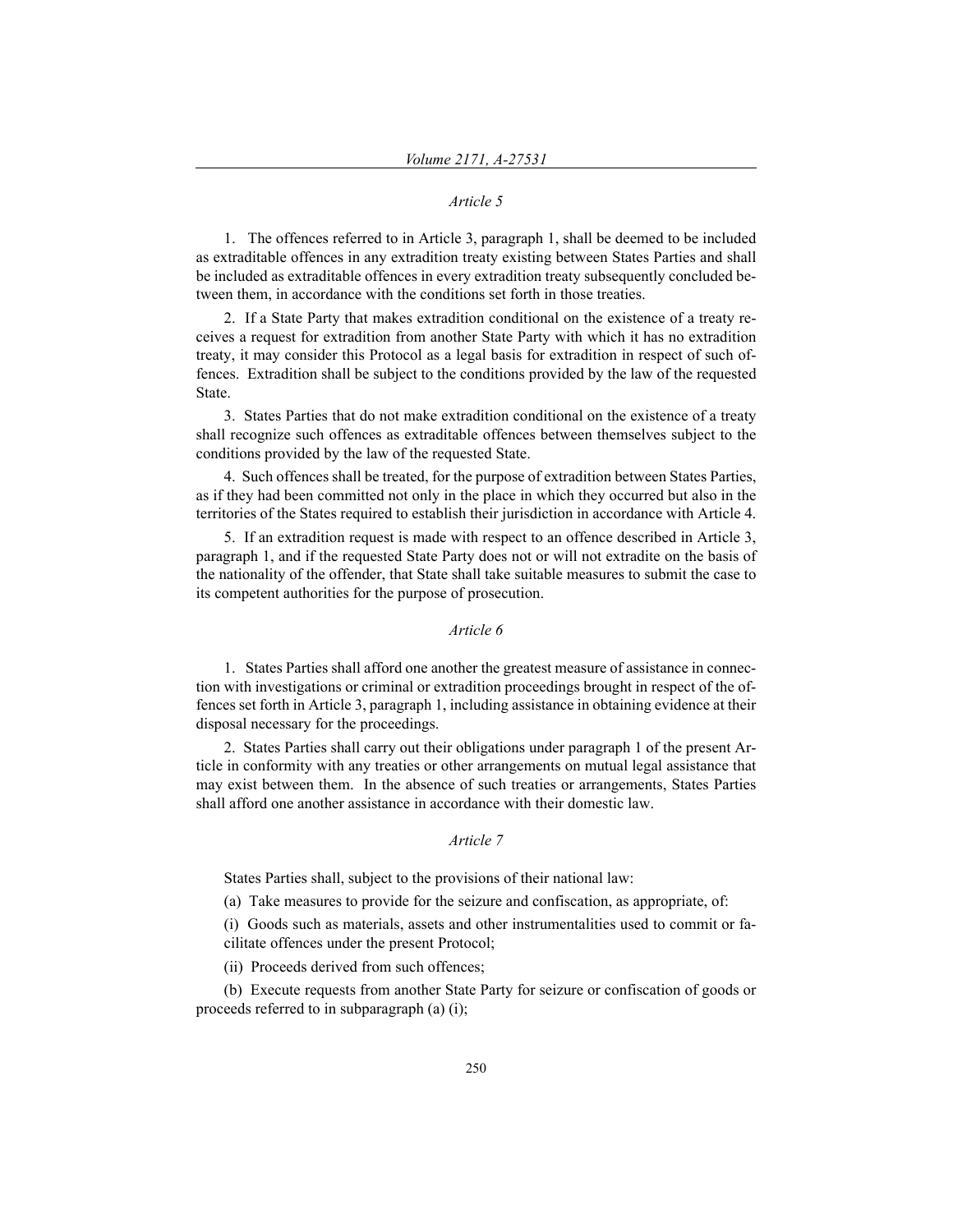(c) Take measures aimed at closing, on a temporary or definitive basis, premises used to commit such offences.

## *Article 8*

1 . States Parties shall adopt appropriate measures to protect the rights and interests of child victims of the practices prohibited under the present Protocol at all stages of the criminal justice process, in particular by:

(a) Recognizing the vulnerability of child victims and adapting procedures to recognize their special needs, including their special needs as witnesses;

(b) Informing child victims of their rights, their role and the scope, timing and progress of the proceedings and of the disposition of their cases;

(c) Allowing the views, needs and concerns of child victims to be presented and considered in proceedings where their personal interests are affected, in a mariner consistent with the procedural rules of national law;

(d) Providing appropriate support services to child victims throughout the legal process;

(e) Protecting, as appropriate, the privacy and identity of child victims and taking measures in accordance with national law to avoid the inappropriate dissemination of information that could lead to the identification of child victims;

(f) Providing, in appropriate cases, for the safety of child victims, as well as that of their families and witnesses on their behalf, from intimidation and retaliation;

(g) Avoiding unnecessary delay in the disposition of cases and the execution of orders or decrees granting compensation to child victims.

2. States Parties shall ensure that uncertainty as to the actual age of the victim shall not prevent the initiation of criminal investigations, including investigations aimed at establishing the age of the victim.

3. States Parties shall ensure that, in the treatment by the criminal justice system of children who are victims of the offences described in the present Protocol, the best interest of the child shall be a primary consideration.

4. States Parties shall take measures to ensure appropriate training, in particular legal and psychological training, for the persons who work with victims of the offences prohibited under the present Protocol.

5. States Parties shall, in appropriate cases, adopt measures in order to protect the safety and integrity of those persons and/or organizations involved in the prevention and/or protection and rehabilitation of victims of such offences.

6. Nothing in the present Article shall be construed as prejudicial to or inconsistent with the rights of the accused to a fair and impartial trial.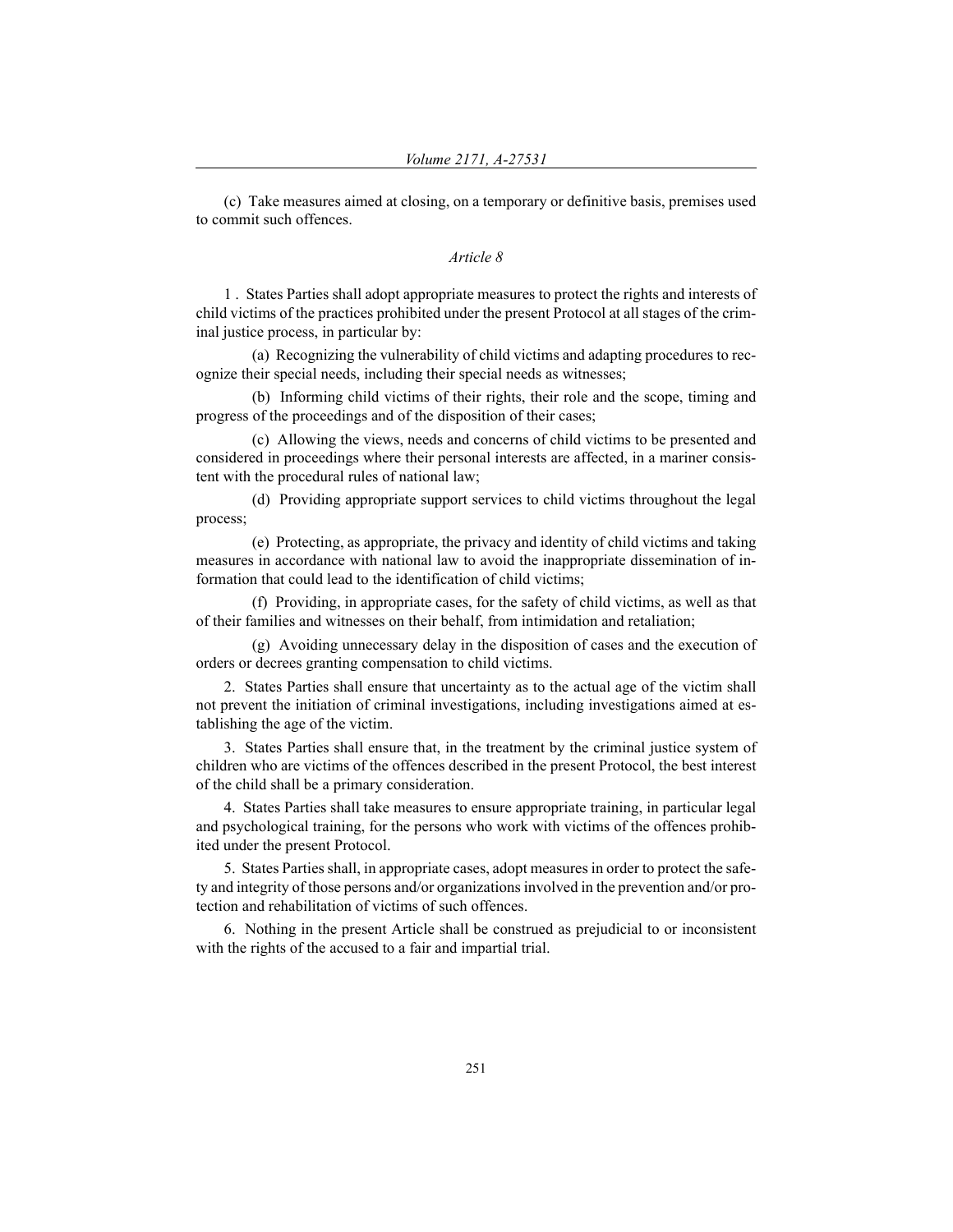#### *Article 9*

1. States Parties shall adopt or strengthen, implement and disseminate laws, administrative measures, social policies and programmes to prevent the offences referred to in the present Protocol. Particular attention shall be given to protect children who are especially vulnerable to these practices.

2. States Parties shall promote awareness in the public at large, including children, through information by all appropriate means, education and training, about the preventive measures and harmful effects of the offences referred to in the present Protocol. In fulfilling their obligations under this Article, States Parties shall encourage the participation of the community and, in particular, children and child victims, in such information and education and training programmes, including at the international level.

3. States Parties shall take all feasible measures with the aim of ensuring all appropriate assistance to victims of such offences, including their full social reintegration and their full physical and psychological recovery.

4. States Parties shall ensure that all child victims of the offences described in the present Protocol have access to adequate procedures to seek, without discrimination, compensation for damages from those legally responsible.

5. States Parties shall take appropriate measures aimed at effectively prohibiting the production and dissemination of material advertising the offences described in the present Protocol.

# *Article 10*

1. States Parties shall take all necessary steps to strengthen international cooperation by multilateral, regional and bilateral arrangements for the prevention, detection, investigation, prosecution and punishment of those responsible for acts involving the sale of children, child prostitution, child pornography and child sex tourism. States Parties shall also promote international cooperation and coordination between their authorities, national and international non-governmental organizations and international organizations.

2. States Parties shall promote international cooperation to assist child victims in their physical and psychological recovery, social reintegration and repatriation.

3. States Parties shall promote the strengthening of international cooperation in order to address the root causes, such as poverty and underdevelopment, contributing to the vulnerability of children to the sale of children, child prostitution, child pornography and child sex tourism.

4. States Parties in a position to do so shall provide financial, technical or other assistance through existing multilateral, regional, bilateral or other programmes.

#### *Article 11*

Nothing in the present Protocol shall affect any provisions that are more conducive to the realization of the rights of the child and that may be contained in: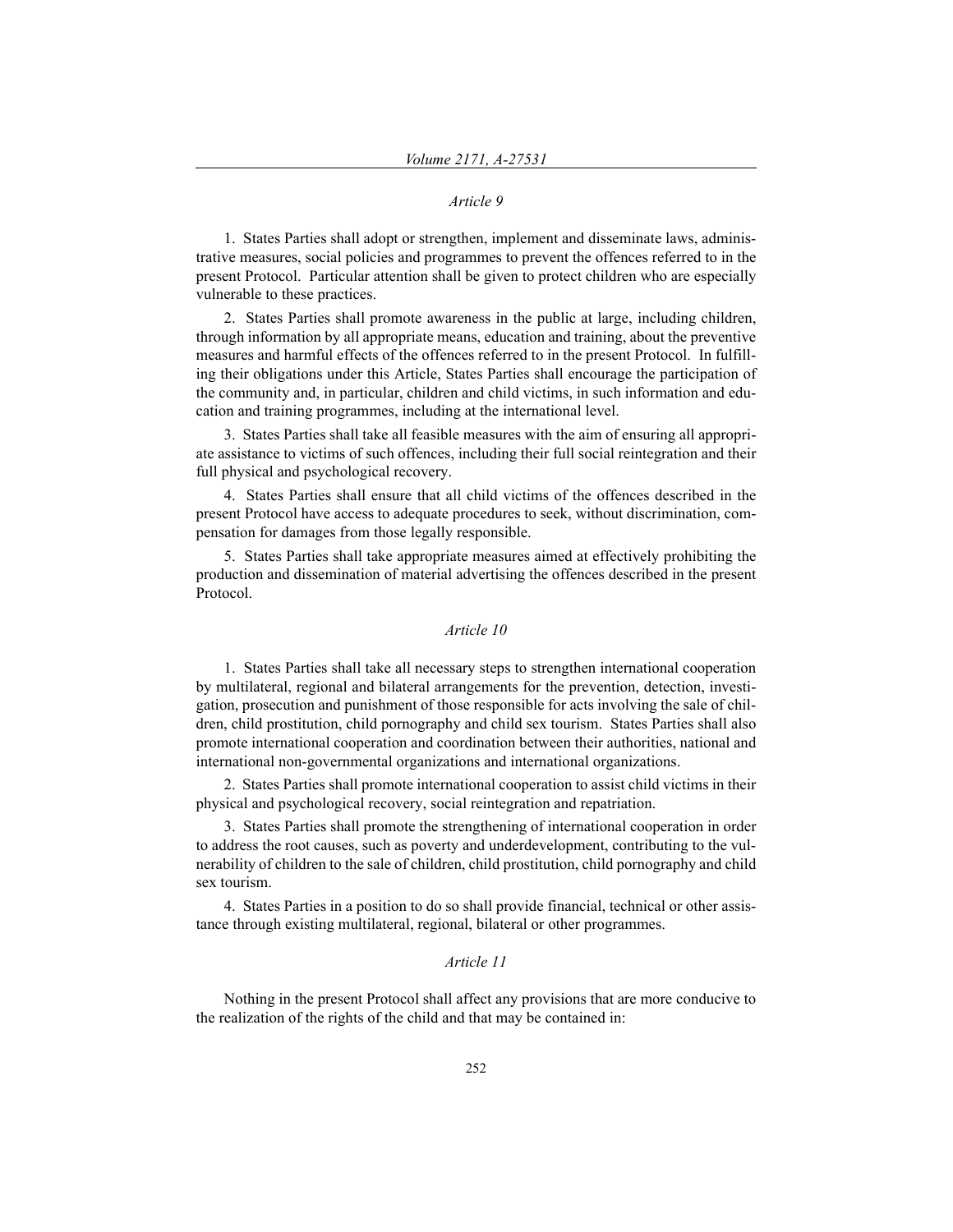(a) The law of a State Party;

(b) International law in force for that State.

### *Article 12*

1 . Each State Party shall submit, within two years following the entry into force of the Protocol for that State Party, a report to the Committee on the Rights of the Child providing comprehensive information on the measures it has taken to implement the provisions of the Protocol.

2. Following the submission of the comprehensive report, each State Party shall include in the reports they submit to the Committee on the Rights of the Child, in accordance with Article 44 of the Convention, any further information with respect to the implementation of the Protocol. Other States Parties to the Protocol shall submit a report every five years.

3. The Committee on the Rights of the Child may request from States Parties further information relevant to the implementation of this Protocol.

### *Article 13*

1. The present Protocol is open for signature by any State that is a party to the Convention or has signed it.

2. The present Protocol is subject to ratification and is open to accession by any State that is a party to the Convention or has signed it. Instruments of ratification or accession shall be deposited with the Secretary-General of the United Nations.

#### *Article 14*

1. The present Protocol shall enter into force three months after the deposit of the tenth instrument of ratification or accession.

2. For each State ratifying the present Protocol or acceding to it after its entry into force, the present Protocol shall enter into force one month after the date of the deposit of its own instrument of ratification or accession.

# *Article 15*

1. Any State Party may denounce the present Protocol at any time by written notification to the Secretary-General of the United Nations, who shall thereafter inform the other States Parties to the Convention and all States that have signed the Convention. The denunciation shall I take effect one year after the date of receipt of the notification by the Secretary-General of the United Nations.

2. Such a denunciation shall not have the effect of releasing the State Party from its obligations under this Protocol in regard to any offence that occurs prior to the date on which the denunciation becomes effective. Nor shall such a denunciation prejudice in any